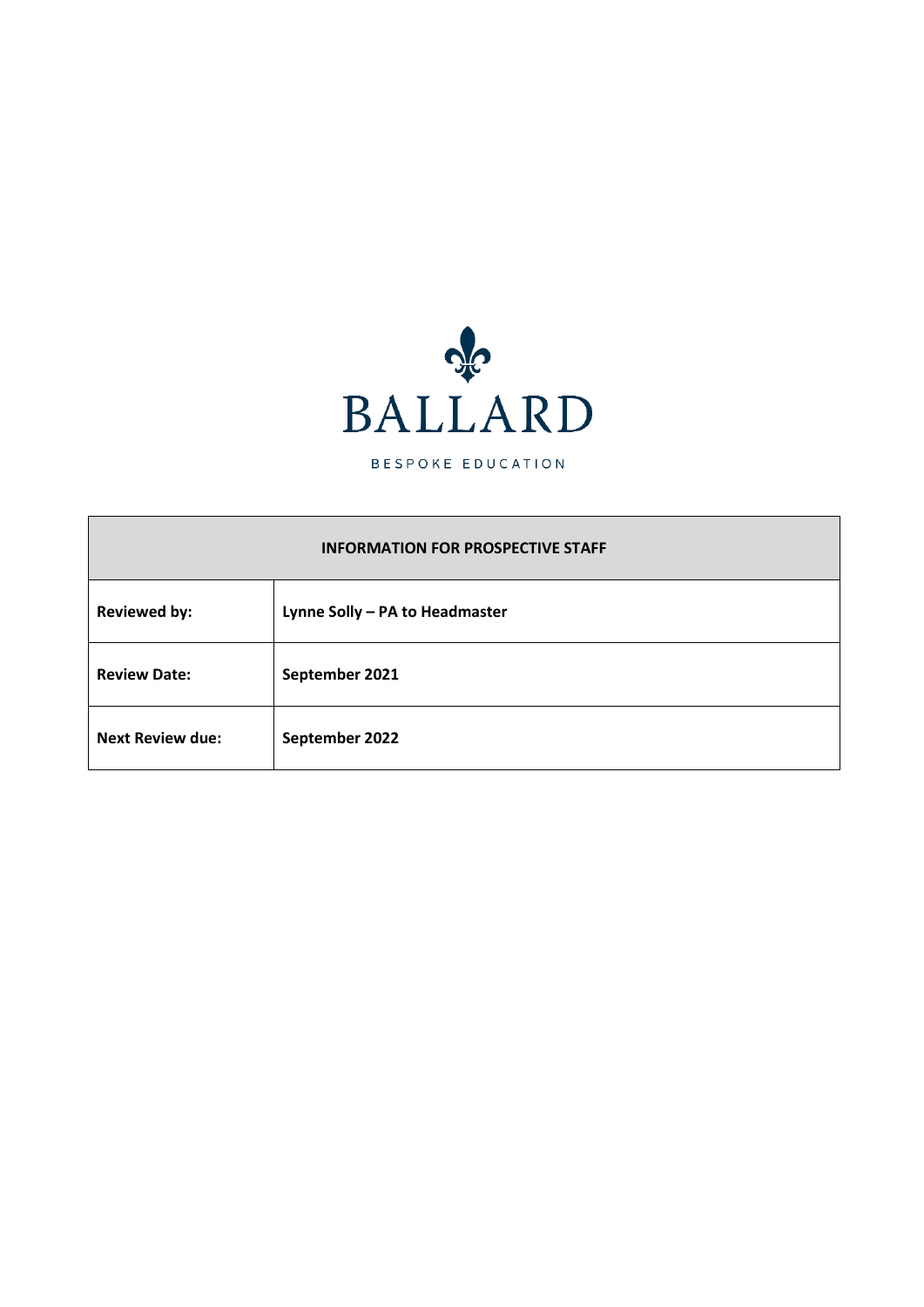

# **Information for Prospective Staff**

### **INTRODUCTION**

Ballard School has evolved over 100 years from a boys' school with a strong Naval connection, to a boys' Prep School (Edinburgh House) with close connections to a girls' senior school (Fernhill Manor), both of which were boarding schools in New Milton. In 1995 they became a co-educational day school when Edinburgh House and Fernhill Manor amalgamated on the former's site. There are now around 470 pupils aged 2 to 16 years at Ballard.

The aims of the School can be seen in the 'aims and objectives' paper whilst something of its ethos and atmosphere will be discerned from its website [www.ballardschool.co.uk](http://www.ballardschool.co.uk/) and its publications such as the prospectus, the annual *Life* magazine, and the weekly Bulletin.

#### **STRUCTURE OF THE SCHOOL**

All Ballard pupils are day children and, once in full-time education, they arrive at 8.30am daily, Monday to Friday, and finish school by 4.00pm. Children may then go home but most stay for activities or supervised prep (homework) until the school buses leave at 5.10pm. There is no Saturday school but occasionally matches or special events take place at the weekend.

The Pre-prep is for pupils from Nursery (aged 2 years) up to the end of Year 2, the Prep for Years 3 - 8 (split into Lower Prep for Years 3 - 5 and Upper Prep for Years 6 - 8) and the Senior School for Years 9 - 11. Pupils leave Ballard after their GCSEs and go on to a variety of Sixth Form providers. These include Brockenhurst College (a Sixth Form college and community centre), Peter Symonds College (Winchester), King Edward's in Southampton, the grammar schools in Bournemouth, local maintained school sixth forms (such as Highcliffe, Arnewood, St Peter's and Twynham) and senior independent schools such as Canford and Bryanston. A few pupils leave Ballard at the end of Year 6 when they take the grammar school exams or at the end of Year 8 after Common Entrance but we have sizeable new intakes at Year 7 and Year 9.

#### **GOVERNORS AT BALLARD**

Ballard is an educational charity with a Christian foundation (see the 'aims and objectives' paper). Our Governors number around twelve and are led by Mr. Peter Goodfellow. They have a committee for education, for health and safety and for finances and facilities. Each Governor also has a 'link role' to different activities or committees within school (such as to do with child protection, with access arrangements and with learning support). Our Governors are very supportive of school events and retain a pastoral and caring interest in our staff and pupils.

#### **PUPILS AT BALLARD**

We are a non-selective school in the sense that we do not require an entrance exam for entry. However, whilst we do have quite a broad ability range and offer Learning Support to around 20% of the pupils, we have